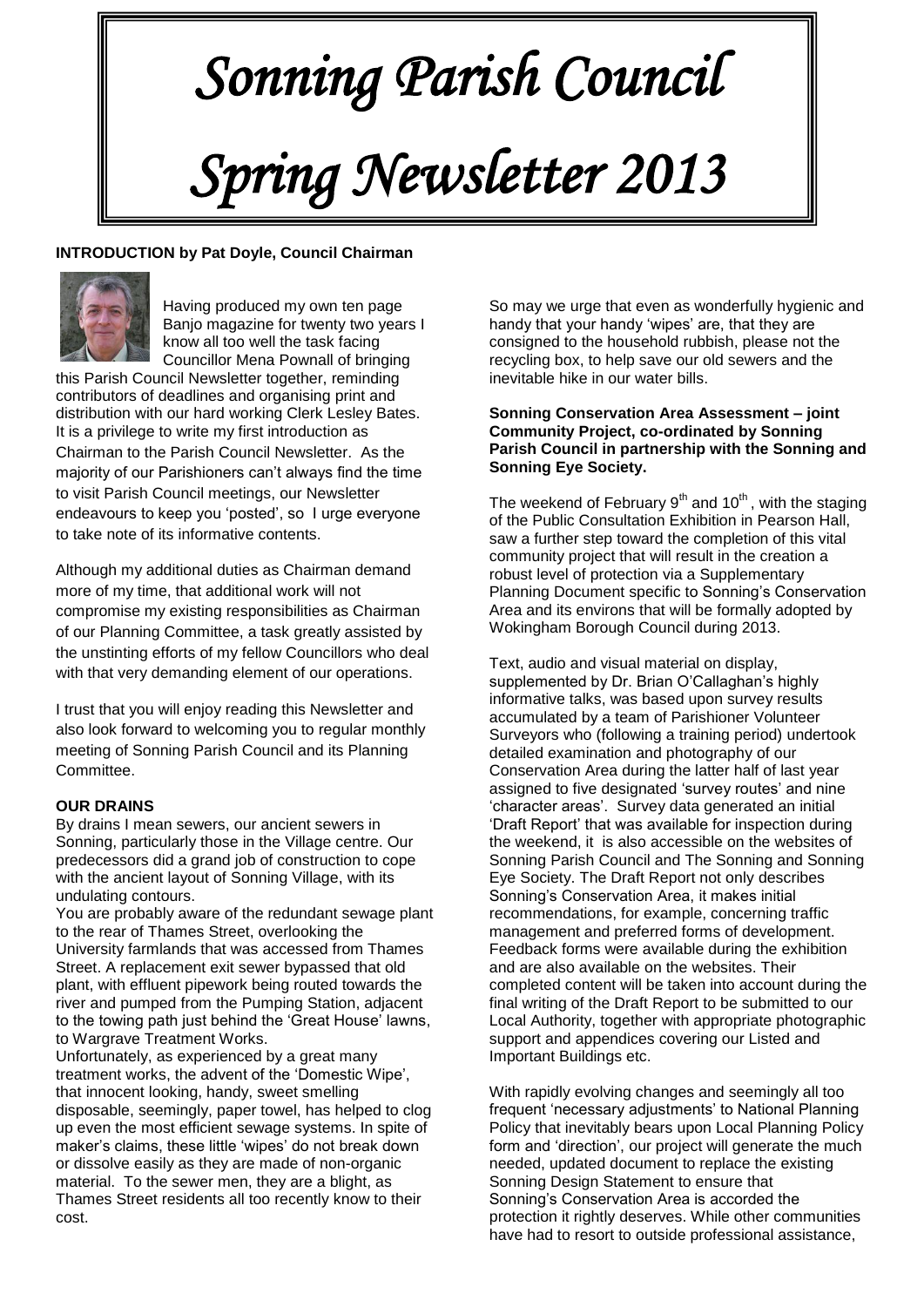with attendant fees, our project has been undertaken 'in house' by a dedicated group of highly competent volunteers on a very low budget.

We are now close to completion. All being well, by the start of the summer our final draft report could be in the hands of Wokingham Borough Council, which will then need to undertake their own environmental and policy analysis, linked to their own form of public consultation. Timing could be close, but with tight monitoring of progress, in 2013 Sonning should have the benefit of its own dedicated Supplementary Planning Document adopted by our Local Authority, a kind of 'workshop manual', a guide to anyone who might seek to carry out development in this place. We will keep you posted.

#### **Enforcement!**

Occasionally we hear lurid tales of the Enforcement Men, officials from Local Councils who descend upon those who might, for example, build a two storey office block without planning permission, as happened in Sonning. A necessary task of course, but an expensive, time consuming and complicated process that can easily involve, in addition to Enforcement Officers, Development Control, Highways Departments, Environmental and Legal Departments, and not least the Courts, with the final bill picked up by payers of Council Tax and the Business Rate.

From a report about a potential planning infringement, Enforcement Officers are obliged to investigate, sometimes only to discover that the works or use being undertaken are perfectly legitimate. But substantial costs are still involved as planning details need to be verified, reports filed, 'reporters' notified and results forwarded to the local Parish Council for distribution.

So your Parish Council *asks* that anyone in our Parish who may consider that Planning Control has been breached and that they wish to report their concerns – (a driveway that wasn't there before, an extension that doesn't look like the approved plan, or even the disappearance of your favourite oak tree or ancient hedge) - that Sonning Parish Council (on 0118 969 7753) is contacted in the first instance to enable the matter to be thoroughly checked, remedied if necessary, before setting the mighty wheels of Wokingham Borough Council in motion. And if your neighbour suddenly starts playing loud music, assembling what you think might be an oversized Swiss Chalet or seems to be having a great deal of ready-mix concrete delivered, and you are worried about what's happening, why not lean over the fence to find out and then ask for the sound level to be reduced? If that doesn't work, please let us know before dialling Wokingham on 0118 974 6000. Thank you.

## **Sonning Bridge Pathway Lighting**

Receipt of the Road Safety Audit undertaken by Reading based consulting engineers Peter Brett and Associates Ltd that confirmed via a fully detailed report the potential danger to pedestrians using the tarmac pathway over Sonning's ancient brick bridge coupled with the poor safety potential for motorists on the unlit,

unmarked, narrow roadway, underlined the fear already publicly expressed by your Parish Council about poor pedestrian safety on the bridge as very real. We know, for example, that guests at the 'Great House' going to 'The Mill' or 'The French Horn' in hours of darkness have torches available to light their way over the bridge!

Voluntary private funding while extraordinarily generous is still insufficient to progress the project. Final prices from Scottish and Southern Energy Contracting (street lighting contractors for Sonning) and G. D. Contracting Ltd. (Wokingham based local authority licensed groundworks contractor) total £13,500 plus VAT\*, including PBA's fee (\*to be claimed back). Thus far we are just under half way towards the total, we have avoided the phenomenal cost and disruption of bridge closures via a Local Authority approved scheme of staged excavation and installation that caters for pedestrian safety.

Having had its fears confirmed, your Parish Council has a duty to ensure that public safety on our bridge is safeguarded. As spring with decent weather approaches it is time to get the job done. We need your financial help to achieve that, either by immediate donation to Sonning Parish Council or a pledge of funds for when the contractor's invoices arrive for payment.

**Please contact our Clerk, Lesley Bates on 0118 969 7753. [lesley@lesleybates.co.uk](mailto:lesley@lesleybates.co.uk) Councillor Pat Doyle on 0118 969 3605 or Mobile 0790 513 7857. [patjdoyle@btinternet.com](mailto:patjdoyle@btinternet.com)**

## **HIGHWAYS by Ian Runnalls**



**Parish Council Heavy Goods Vehicle Monitoring – An Update**

There has not been an HGV watch

since last year due to changes within the Parish Council, and since then the to the passage of vehicles over 7.5 tonnes over Sonning bridge has become prohibited.

This is because Wokingham Borough Council appointed a firm of engineering consultants to assess the condition of the bridge structure, and they came to the conclusion that six of the eleven arches had sustained such damage due to age and the effects of repeated heavy traffic crossing that the bridge should be subject to a weight limit of 7.5 tonnes. The only overweight traffic (maximum 10 tonnes) now allowed over the bridge are emergency vehicles such as fire engines. The official designation is now a 'Weak Bridge', and traffic signs have been erected on both sides to reflect this status.

This has had serious implications for Sonning businesses on both sides of the bridge, and the Parish Council have tried to find an exemption clause to mitigate this, but unfortunately the ONLY exemption is for emergency vehicles.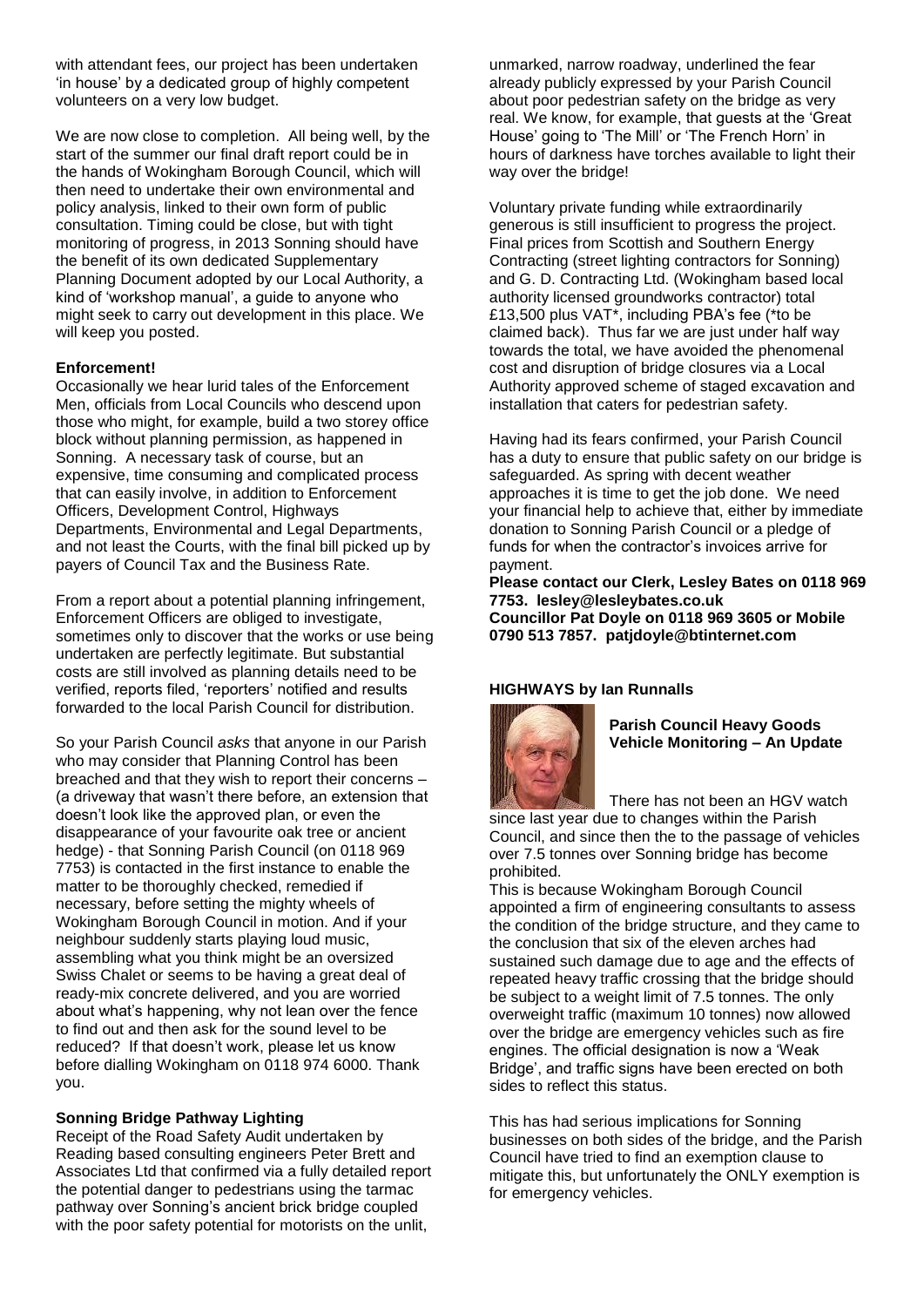At the same time as designating the bridge as Weak the 7.5 tonne environmental limit was lifted, and it may be thought that this will result in lesser protection of our buildings and roads from vehicle damage. In fact the situation remains the same, in that the only HGVs that will be seen in Sonning will either be on delivery or collection having accessed the village from the Berkshire side of the river, or be flouting the law by having crossed the bridge from the Oxfordshire side or intending to cross the bridge from the Berkshire side. Trading Standards is the body that will be taking enforcement action against offenders of the new Traffic Regulation Order, and the Parish Council will be working closely with them, soon resuming our lorry watch program to collect data that will be useful in assessing the effect of the new TRO. Living in Charvil Lane, I personally have noticed a distinct reduction in the number of 'rogue HGVs'.

Before the new Traffic Regulation Order regarding the bridge had come into force, the Lorry Watch volunteers had secured a number of successful prosecutions of overweight vehicles, and it is hoped that the future Lorry Watch program will further deter HGV drivers from ' taking a chance'.

It would be helpful if anybody witnessing what they think is an overweight lorry crossing the bridge could obtain the registration number, log on to [www.sonning](http://www.sonning-pc.gov.uk/)[pc.gov.uk](http://www.sonning-pc.gov.uk/) and click on Highways, and then the word 'here' under the red note about reporting vehicles, and then fill in the information boxes. We will use the registration number to ascertain the actual weight of the vehicle and log all of the details on our data file for future use.

## *AMENITIES by Tony Farnese*



Hi. Firstly I must apologise for the litter pick non event! A phone call from Wokingham DC cancelling the event due to health and safety reasons meant

we had little choice. We will try and arrange another date as soon as possible, sorry folks!

We have started refurbishing the Wharf, a larger path through to the towpath proper, much needed work on the willow tree and some planting. Please use.

The programme of upgrading street lighting is in hand, subject to monies available.

Finally please call if you find a problem that requires our attention.

## *RECREATION AND ENVIRONMENT by Mena Pownall*



## **King Georges field**

The council are currently applying for a grant from the lottery fund, and if

successful we plan to purchase and install outdoor fitness equipment on the recreation ground. The Cardio bundle from the outdoor fitness range consists of 8 pieces of equipment with 12 work stations, and is suitable from age 7 upwards.

This type of equipment is very popular with all age groups and is in use in a great number of parks. Its attraction is that it offers **FREE** exercise and fitness opportunities to the widest cross section of the *ENTIRE* community.

Resistance is provided by the users own body weight and is perfect for both keeping fit and recuperating following injury or illness.

It will be situated along the fence line behind the children's play area.

I would be very interested to hear any feed back you might have on this project.

You can obtain more information on the equipment and pictures at: [www.caloo.co.uk](http://www.caloo.co.uk/)

#### **A message from the University Farm**

The University farm would like to thank all of you responsible dog owners out there who use the permissive foot path running through the farm respectfully. However sadly it has become necessary to point out that the permissive path on Sonning farm, Broadmore Lane, has been abused by a number of dog walkers who are creating new paths on most of the fields causing considerable damage to the crops.

The land forms part of an active farm used for teaching and research and is the private property of the University of Reading. Farm staff have recently had to deal with the problem of perimeter fencing being cut, presumably to afford access to the farmland. This is obviously unacceptable and constitutes criminal damage. The police have been informed and should the perpetrator/s be caught, we will seriously consider prosecution of the offence.

We would like to take this opportunity to reiterate that no public right of way exists across the farm, the only footpath is a permissive footpath and should this problem continue, the University would consider closing it and any access thereafter would be trespass. The University would obviously prefer to be on good terms with its neighbours, but this is a two-way process and we cannot tolerate the cutting of perimeter fencing in fields which, after all, could well be used for livestock.

Two new maps will be displayed one at each end of Broadmore Lane, showing the permissive footpath.

#### **Wokingham Borough voluntary sector forum**

In March our Parish council meeting was attended by Clare Rebbeck, a development worker from Wokingham. The forum they have set up is to provide FREE assistance for organisations. This might be in



the form of man power for work parties or help with funding. The following letter contains more information.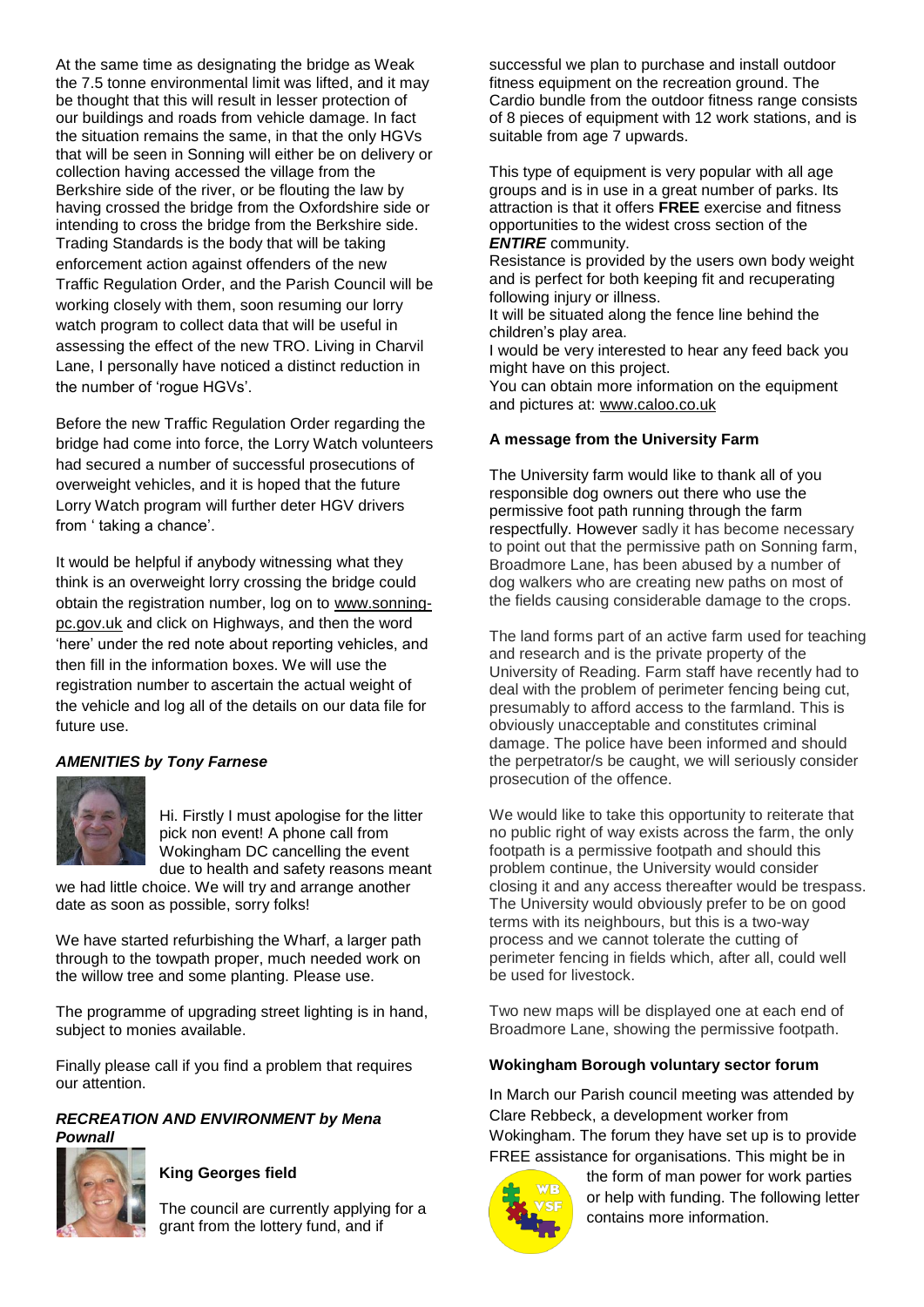## **New FREE support available for charities and community groups which are based or delivering services in Wokingham Borough from**

## **Wokingham Borough Voluntary Sector Forum**

Clare Rebbeck, WBVSF Development Worker, offers support, communication and development assistance to groups and charities directly, will deliver 'The Chain' newsletter and support the WBVSF Lunches and website. Contact Clare on 07432 829906 or email [info@wbvsf.info](mailto:info@wbvsf.info) or you can leave a message on 01189 770 749

Alison Coe, WBVSF Training Coordinator, will produce a monthly electronic training bulletin highlighting local and web based provision and will identify the needs of the sector and provide governance-related courses to complement existing training provision where possible and within the resources available. Contact Ali on 01189 210 555 or email on [training@wbvsf.info](mailto:training@wbvsf.info)

Bruce Wright, Funding Advisor, will provide weekly funding alerts, telephone mentoring on funding and critical friend reviews on your funding bids. Contact Bruce on 01626 867 604 or email [funding@wbvsf.info](mailto:funding@wbvsf.info) 

# **To register for FREE for information from WBVSF and receive 'The Chain' newsletter and training dates please register on line www.wbvsf.info**

Also, Christine Knox, Wokingham Volunteer Centre Manager, can offer support to find, manage and support volunteers, set up policies and best practice guidance and will be offering training courses. Contact Christine on 01189 770 749 or email wokvol@btconnect.com

# **WEBSITE by Tracey Hicks**



Did you know that Sonning Parish Council has its own website? This can be found at: www.sonningpc.gov.uk

The website contains up to date information about the parish council and its councillors, the working groups and the meetings that we hold. You will also be able to find copies of recent minutes and agendas for both parish council and planning meetings.

There is also a section focussing on Sonning Village with details of upcoming events, local news items and useful links to other websites.

Remember, you can use the website to contact us via the 'Contact the Council' page. Any messages will come through to our clerk, who will forward them on to the relevant councillor. In addition, under the 'Highways tab', there is also an online facility for

reporting overweight vehicles that are seen crossing Sonning Bridge.

For those Facebook users in the parish, we've now added a link to Sonning Parish Council's Facebook Page. Just click on the Facebook icon on the homepage. If you select the option to 'Like' us on Facebook then any postings we make about meetings or events should come through on your own Facebook feed.

If you have any thoughts or suggestions about the website then we'd love to hear from you. Contact us at [webmaster@sonning-pc.gov.uk](mailto:webmaster@sonning-pc.gov.uk)

## **SONNING PARISH COUNCIL**

Sonning Parish Council meet on the second Tuesday of each month (except August) at 7.30pm in the Pavilion in 'King George's Field', Pound Lane. Sonning Parish Council Planning Committee also meet in the Pavilion at 7pm on the Monday of the week before and the Wednesday of the week after the meetings of the Parish Council.

*Both meetings are open to the public.*

The Parish Council Annual Public Meeting is normally held in Pearson Hall, its date and time will be posted on Parish Council notice boards.

Parish Council and Planning Committee agendas are displayed on Parish Council notice boards three working days prior to their meetings.

Changes to meeting times and venues caused by severe weather or unavoidable circumstances will be posted on Parish Council notice boards.

## **SONNING PARISH COUNCIL CONTACTS:**

| Pat Doyle - Chairman          | 0118 9693605             |
|-------------------------------|--------------------------|
| Pat Doyle - Planning Chair    |                          |
| <b>Tony Farnese</b>           | 07774 494610             |
| <b>Vicky Reeve</b>            | 0118 9449354             |
| lan Runnalls                  | 0118 9693389             |
| Mena Pownall -                | 0118 9698245             |
| <b>Recreation Chair</b>       |                          |
| <b>Tracey Hicks - Website</b> | 0118 9272768             |
| <b>Sid Liddiard</b>           | 0118 9272783             |
| <b>Alex Evans</b>             | 0118 9448348             |
| <b>Lesley Bates - Clerk</b>   | 0118 9697753             |
| Email :-                      | lesley@lesleybates.co.uk |
| <b>Website :-</b>             | http://www.sonning-      |
| pc.gov.uk                     |                          |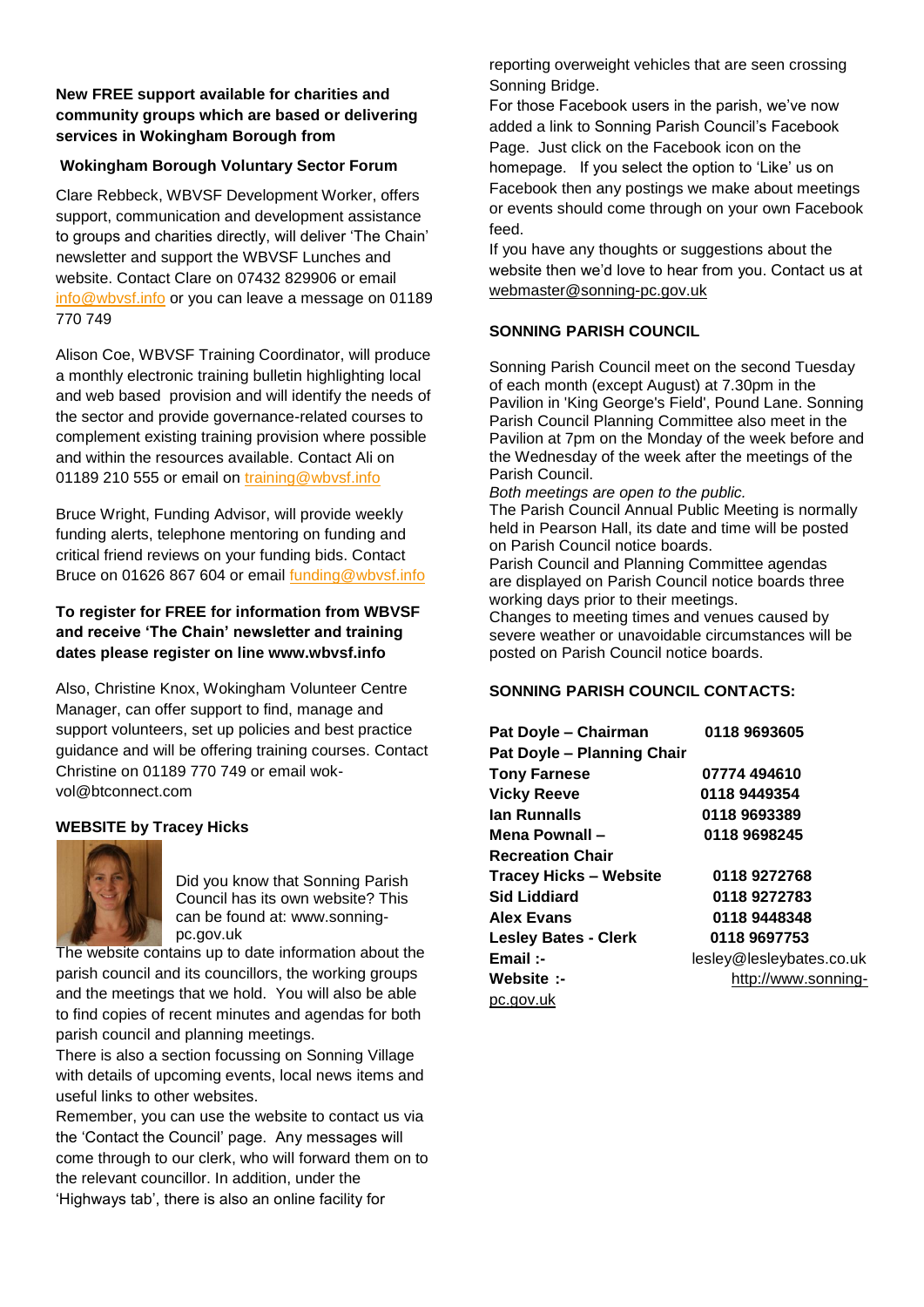## **BOROUGH COUNCIL UPDATE Spring - 2013**

## **Cllr Mike Haines**



## **1. Introduction**

Firstly I would like to write thanking Pat Doyle and the entire Sonning Parish Council (SPC) team for allowing me to write a section in this paper prepared and produced by Sonning Parish Council. I would like to welcome Pat who is new to the role of chair following on from Mark Green who recently stood down.

Sonning Parish Council members do a huge amount of work in the village on behalf of Sonning residents, I attend Parish Council meetings often as a guest and it's only by attending these meetings that one get's a sense of how much work is actually done.

## **2. Budget**

It is not pleasant to report however at the February 21 Council meeting, Wokingham Borough Council agreed its share of the overall council tax for 2013/14 at £1,222.50 for Band D, representing a 1.9% or a rise of 45 pence per week. This is in the context of £5million grant cuts and the need to make significant investment in regenerating our borough.

Since December 2012 the council has been looking at the impact of the local government finance settlement which was the worst settlement the authority has ever had in one year. The borough council suffered a 10.3% reduction in its main grant from central government and in 2014/15 the borough council believes it faces a further 16% reduction. These grant reductions are unprecedented and will be probably more than any other Government Department can expect.

The background to this is that Wokingham remains the lowest funded unitary authority in England. We receive £86.6 per head of the population compared with the national average for unitary authorities of £313.1 – that's nearly four times more than we receive and we of course provide the same statutory services as any other authority. The average council receives 40% funding we receive only 14% - the rest is raised through council tax. Wokingham Borough is the second lowest spending council in the country, York being the lowest.

## 3. **Transport**

Wokingham Borough Council, in partnership with the University of Reading has secured an investment of almost £25 million for the Shinfield Eastern Relief Road, a key constituent of the infrastructure to underpin the development of good-quality housing in the Borough and alleviate congestion.

The investment will support proposals to build approximately 2,400 new homes as well as the University's proposed 18,580sqm Science and Innovation Park south of the M4. Around 780 new jobs would be created through this investment in the road by unlocking the wider housing and science park developments.

On a smaller scale Work has started on £160,000 cycleway improvement project in Earley and Woodley, to make cycling easier in this area of the borough and hopefully to inspire local school students and residents to get pedaling.

The Wokingham Borough Council scheme links the underpass in Henley Wood Road and Pond Head Lane, Earley, with Addington School and Bulmershe School in Woodlands Avenue, Woodley.

Under the scheme, the footpath along Woodlands Avenue, Fairwater Drive, Nightingale Road, and School Drive is being widened to three meters so that pedestrians and cyclists can both use it safely.

On March 15 Wokingham Borough Council's road safety team supported Tispol's Europe-wide seatbelt enforcement campaign with an operation on the Reading Road, Winnersh (outside Sainsbury's).

Some 15 drivers were caught not wearing a seatbelt and three drivers caught using a mobile phone between 10am and 12pm. Fixed penalty notices were handed out by a road safety constable who was supported by road policing officers.

#### 4. **Development Strategy**.